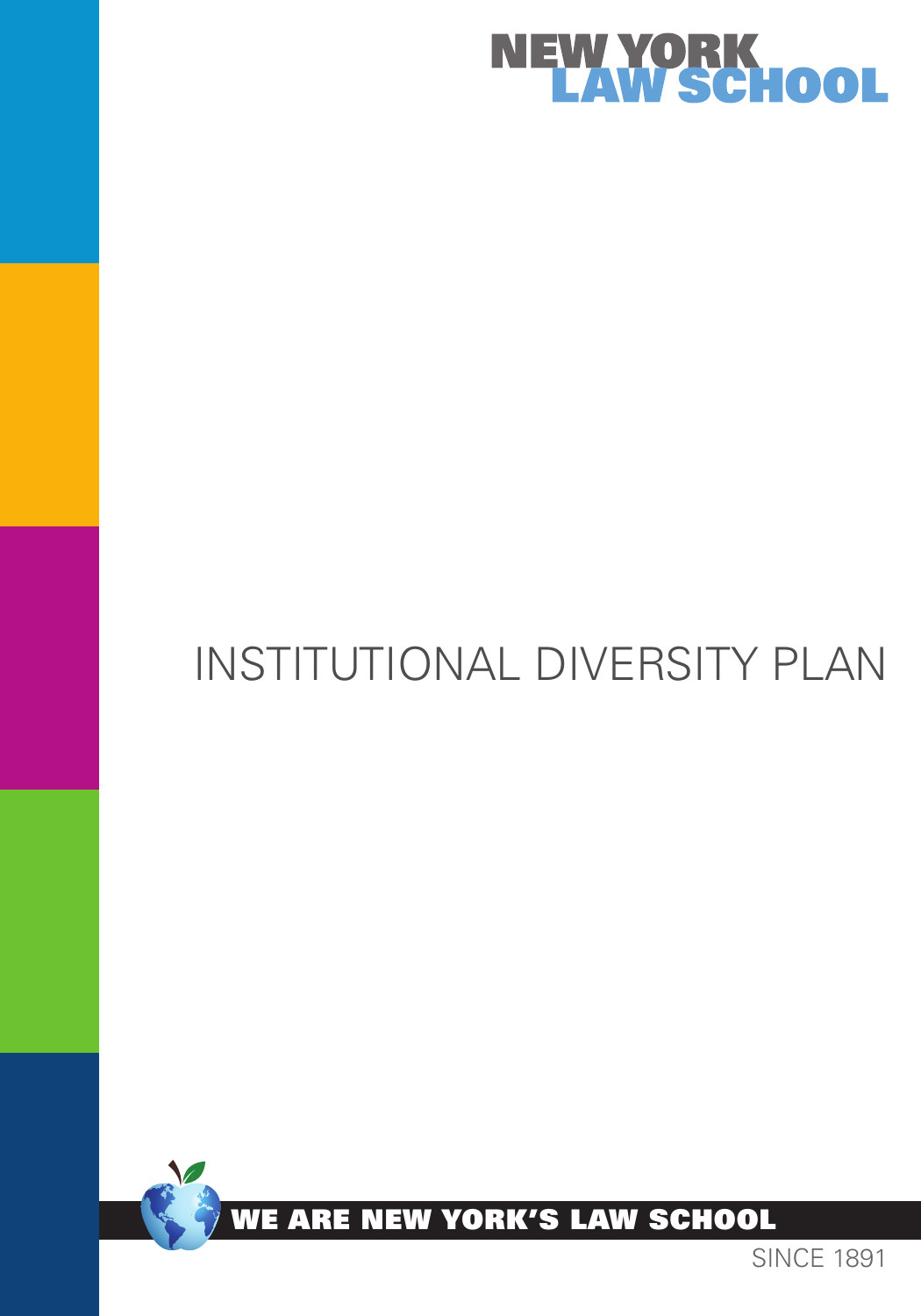The law school, the proving ground for legal learning and practice, cannot be effective in isolation from the individuals and institutions with which the law interacts. Few students and no one who has practiced law would choose to study in an academic vacuum, removed from the interplay of ideas and the exchange of views with which the law is concerned.

**Chief Justice Frederick Moore Vinson, from the U.S. Supreme Court opinion in**  *Sweatt v. Painter* **(1950)**

55,

**ATL TEL ITE**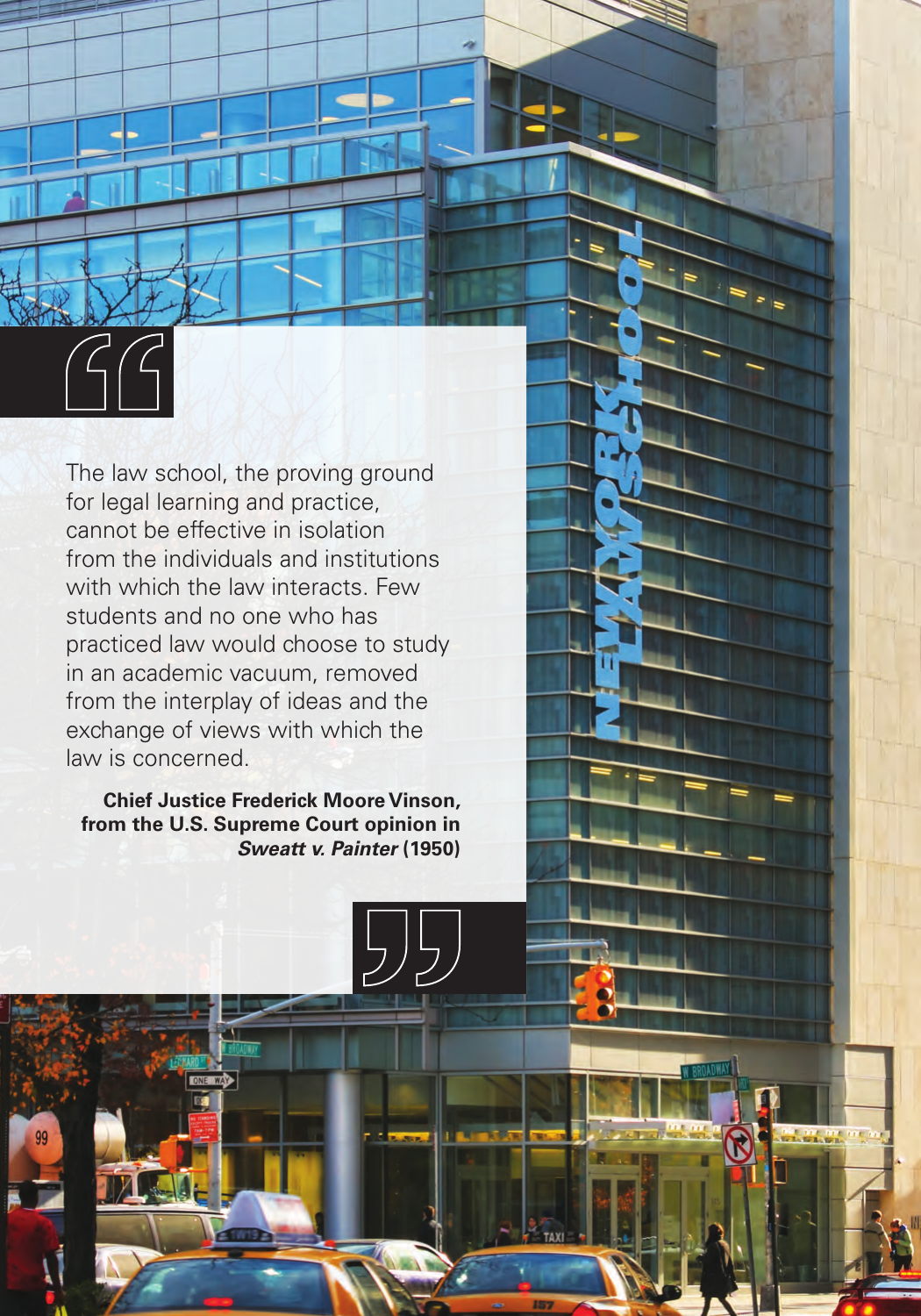## INTRODUCTION from the **dean**

Dear New York Law School Community,

Making diversity and inclusion an essential aspect of life at New York Law School (NYLS) is critical to the future of our community, the legal profession, and a democratic society. As we celebrate our 125th anniversary, we are proud to present this Institutional Diversity Plan—a bold statement of principles and goals, and an ambitious course of action—to guide NYLS activities and realize the vision of our Strategic Plan.

Since 1891, NYLS has been a leader in attracting individuals from a wide range of backgrounds and experiences and providing them with a rich legal education and opportunities to develop professionally and personally. In the 21st century, our goal remains to make NYLS a place where everyone can reach his or her potential, and beyond. This goal is possible only with the participation of our entire community.

As Dean and President, I, along with our Board of Trustees, believe that diversity and inclusion are essential components of the Law School's operations, including decision-making and planning in our academic program, admissions, recruitment, and placement efforts, and all of our internal and external community activities. Accordingly, the Institutional Diversity Plan serves as a touchstone for us to gauge progress and to develop and refine policies and practices that best serve the interests of diverse students, alumni, faculty, administrators, and staff, as well as the needs of the profession and civil society.

Our Office of Diversity and Inclusion is staffed by experienced personnel from key areas within the Law School. The Office works closely with our Faculty Committee on Diversity and Inclusion and our Dean's Council on Diversity and Inclusion, which is comprised of staff, student representatives, alumni, and outside diversity experts, so that we can collaborate on all levels to reach our goals.

We ask that our students, our student organizations, the Student Bar Association's Diversity Committee, and our alumni offer insights into institutional policies that can do more to support the success of diverse students. By extending an offer of admission to a candidate, we recognize the potential of each student and want to provide an educational experience that encourages the growth of skills and professionalism, challenges beliefs and values, and nurtures respect for all people and for the rule of law.

We ask that our administrators and staff take steps to make the best use of the talent among us to cultivate professional development, and to ensure that policies are fair and that appropriate services are available to all students.

And we ask that our faculty colleagues explore ways to make their teaching, both methods and content, challenging to all students, respectful of the unique histories that some of our students share, and revealing of ways that we can use the rule of law in service of a more just and equal society.

Thank you for joining us in our commitment to implement and benefit from the Institutional Diversity Plan. Please contact me or a member of the Office of Diversity and Inclusion to share your ideas on how to maximize the opportunities this plan offers to NYLS.

om W. Crowe OL

Anthony W. Crowell Dean and President Professor of Law anthony.crowell@nyls.edu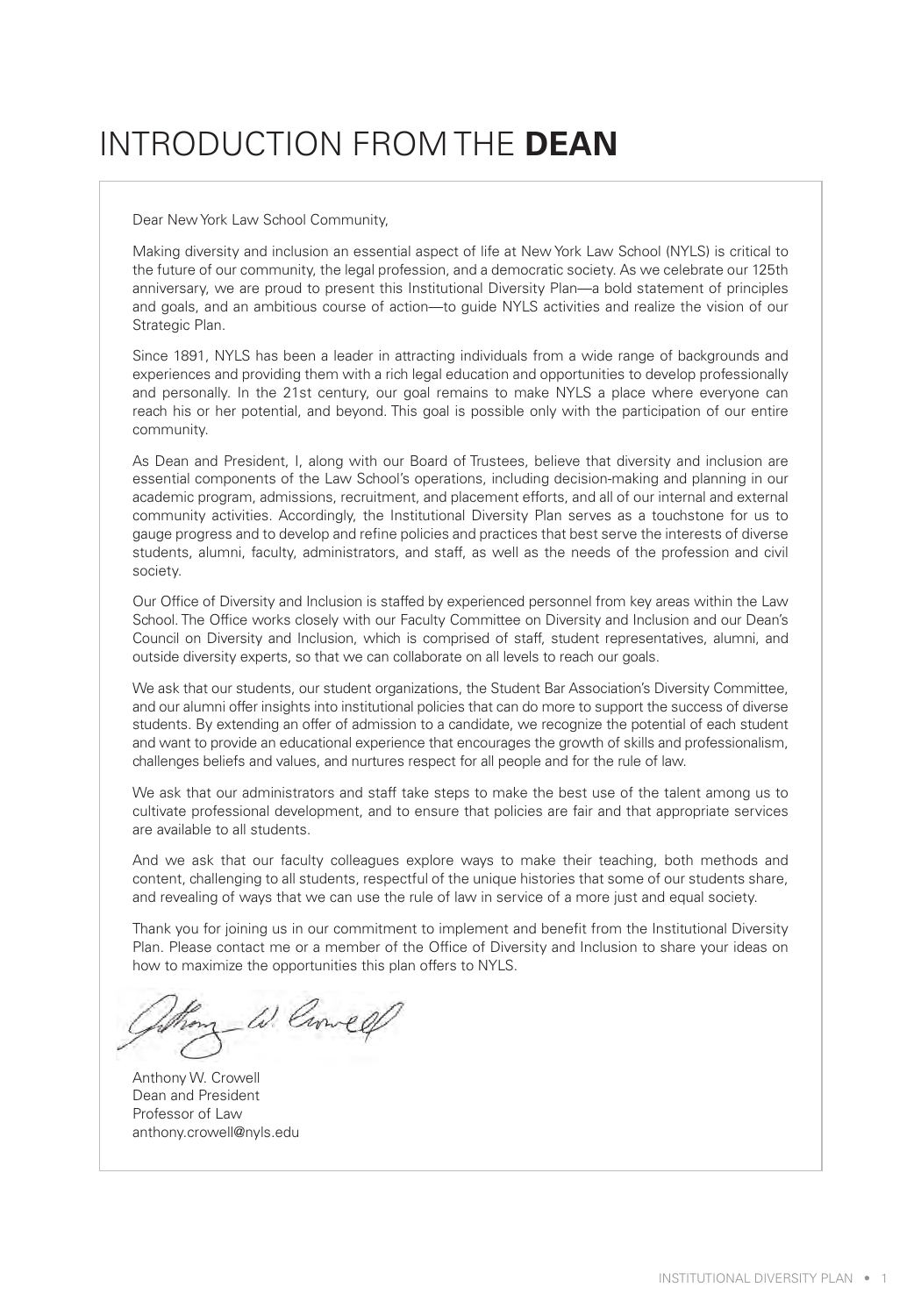# **Diversity** at New York Law School



We are New York's law school. This statement is already infused with an institutional commitment to diversity; however, New York Law School intends to make its commitment explicit. With this Diversity Plan, we have created goals and implemented policies to ensure that New York Law School reflects the great diversity of this city and nation. Our intention is integral to the goals of our long-term Strategic Plan, first issued in 2013.

A 21st-century attorney requires an array of interpersonal skills to succeed in a pluralistic society and within a global economy. At NYLS, it is our responsibility to foster an ethic of true inclusion and to educate lawyers with an ability to move comfortably through multiple cultures. This interpersonal mobility is integral to modern professionalism. In April 2010, the American Bar Association (ABA) Presidential Diversity Initiative issued *Diversity in the Legal Profession: The Next Steps*, a report and recommendations on race and ethnicity, gender, sexual orientation, and disabilities. The ABA Presidential Diversity Initiative challenged law schools, law firms, government, the judiciary, and bar associations to examine their policies and operations so as to transform their institutions and, consequently, the profession, to gain real advancement toward a more diverse legal profession. Although we have taken the first steps by establishing the Office of Diversity and Inclusion, appointing a Chief Diversity Officer, forming a Faculty Committee on Diversity and Inclusion, and convening a Dean's Council on Diversity and Inclusion, we understand that we have a long way to go before we are able, as a law school and as a profession, to reach our aspirational goal of full inclusiveness.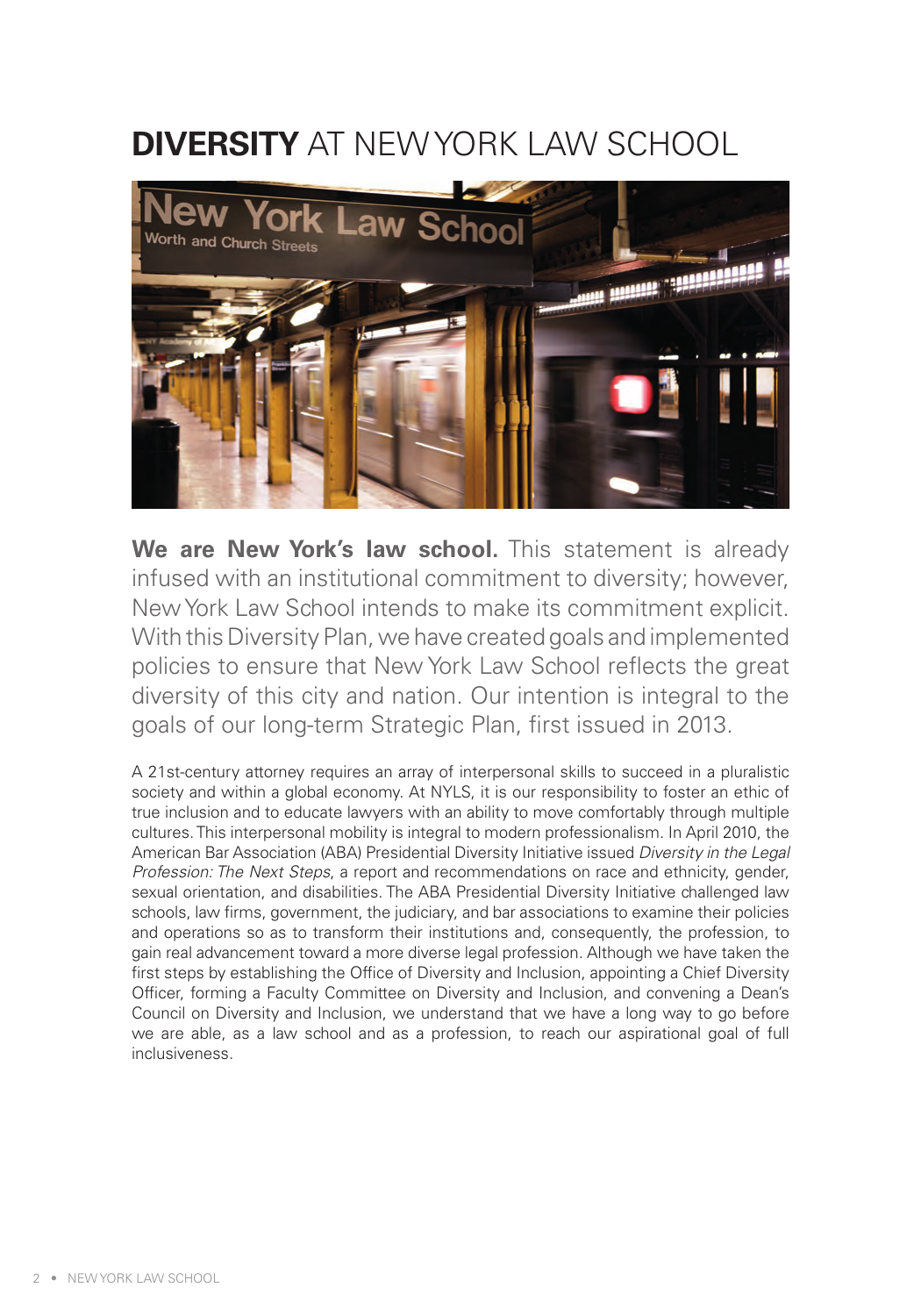### **NEW YORK LAW SCHOOL EMBRACESTHE CHALLENGE**

Sustaining a culture of diversity is an evolving process that will affect all aspects of the Law School: student admissions and retention, academic programs, hiring and promotion, staff development, career services, alumni engagement, and pipeline programs and partnerships outside of NYLS. Such a culture also requires active participation by all constituencies within the Law School:

- Board of Trustees
- Dean and President
- Office of Diversity and Inclusion
- $=$  Faculty
- $\blacksquare$  Administration and Staff
- Faculty Committee on Diversity and Inclusion
- Dean's Council on Diversity and Inclusion
- Students and Student Organizations
- Student Bar Association Diversity Committee
- $A$ lumni
	- $E$  Employers

A culture of diversity celebrates our differences and acknowledges our commonality while helping us work together to attain shared strategic and professional goals.

### **Defining Diversity**

Opening the doors to the legal academy and profession requires that we welcome students, faculty, administrators, and staff from varied backgrounds, especially those who have been traditionally underrepresented in positions of power and influence. This definition of diversity includes the established categories of race, ethnicity, gender, age, sexual orientation and identity, religion, and disability. At NYLS, this definition also includes military status.

The value of diversity is not limited to the benefits conferred on the underrepresented. As the ABA's *Next Steps* stated, fostering diversity within the legal profession and academy can be understood in a variety of ways: promoting democracy, enabling global business, nurturing leadership, and conforming to the changing demographics of this country. Diverse academic settings make good lawyers. Research has shown that students educated in diverse environments learn better and acquire invaluable skills to deal with complexity and nuance. The challenges posed by navigating diversity prepare students to live and work productively in a pluralistic and rapidly changing society; these challenges provide opportunities for students to grow beyond their personal experiences and assumptions. Acquiring knowledge is sometimes uncomfortable. Yet within a diverse environment that nurtures understanding, individuals can gain empathy and resiliency and develop complex interpersonal skills. These skills lead to better cooperation and collaboration, and can stimulate innovation.

By valuing diversity, we all benefit from the development of new professional norms and an expanding inclusiveness that is fundamental to a civil society.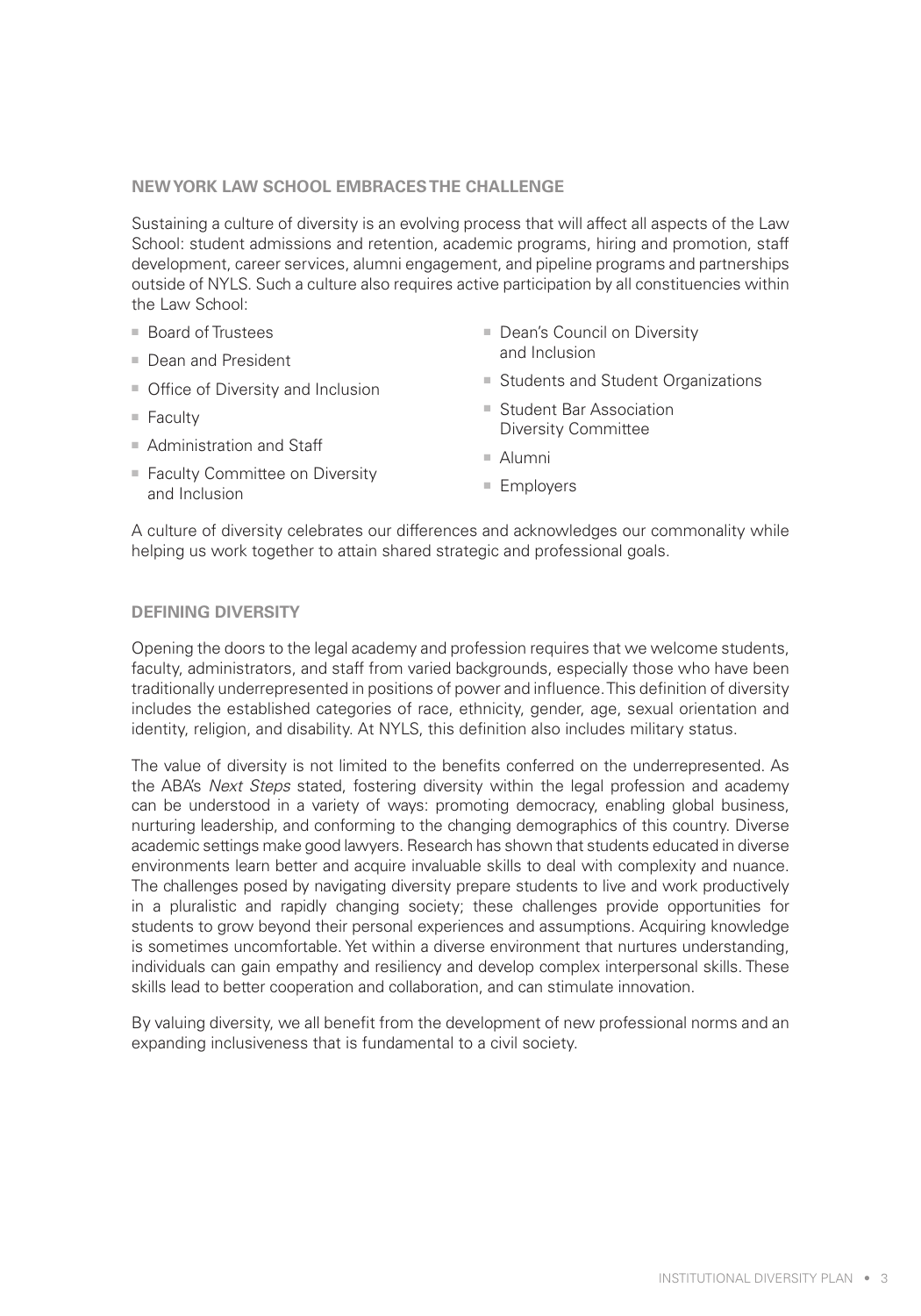### **Diversity** as a Component of **Strategic Goals**

**These five strategic goals were first outlined in the 2013 Strategic Plan. They remain central to how we measure progress and success.**



### **Academic Excellence and Innovation**

Ensuring Academic Excellence and Innovation by Aligning Our Offerings with Student Goals and the Needs of the Market



### **Career Success**

Supporting Students and Graduates in the Transition from Law Student to Lawyer



### **Intellectual Life** Supporting the Scholarly Community



### **Community Engagement**

Strengthening Partnerships and Connections Among Our Students, Faculty, Alumni, and Supporters Across the NYLS Community



### **Operations**

Driving Operational Efficiencies and Adopting a Culture of Transparency, Accountability, and Affordability

To accomplish these goals, we need to reflect the highest standards at all levels of leadership, educate and challenge ourselves, encourage participation, and nurture success for all students. Implementation also requires monitoring and accountability so that NYLS continues to be vigilant as new students, faculty, administrators, and staff enter our doors.

NYLS's vibrant learning environment can be fueled by the innovation and creativity resulting from true diversity so that together we can address the legal issues facing our city, nation, and world in the 21st century.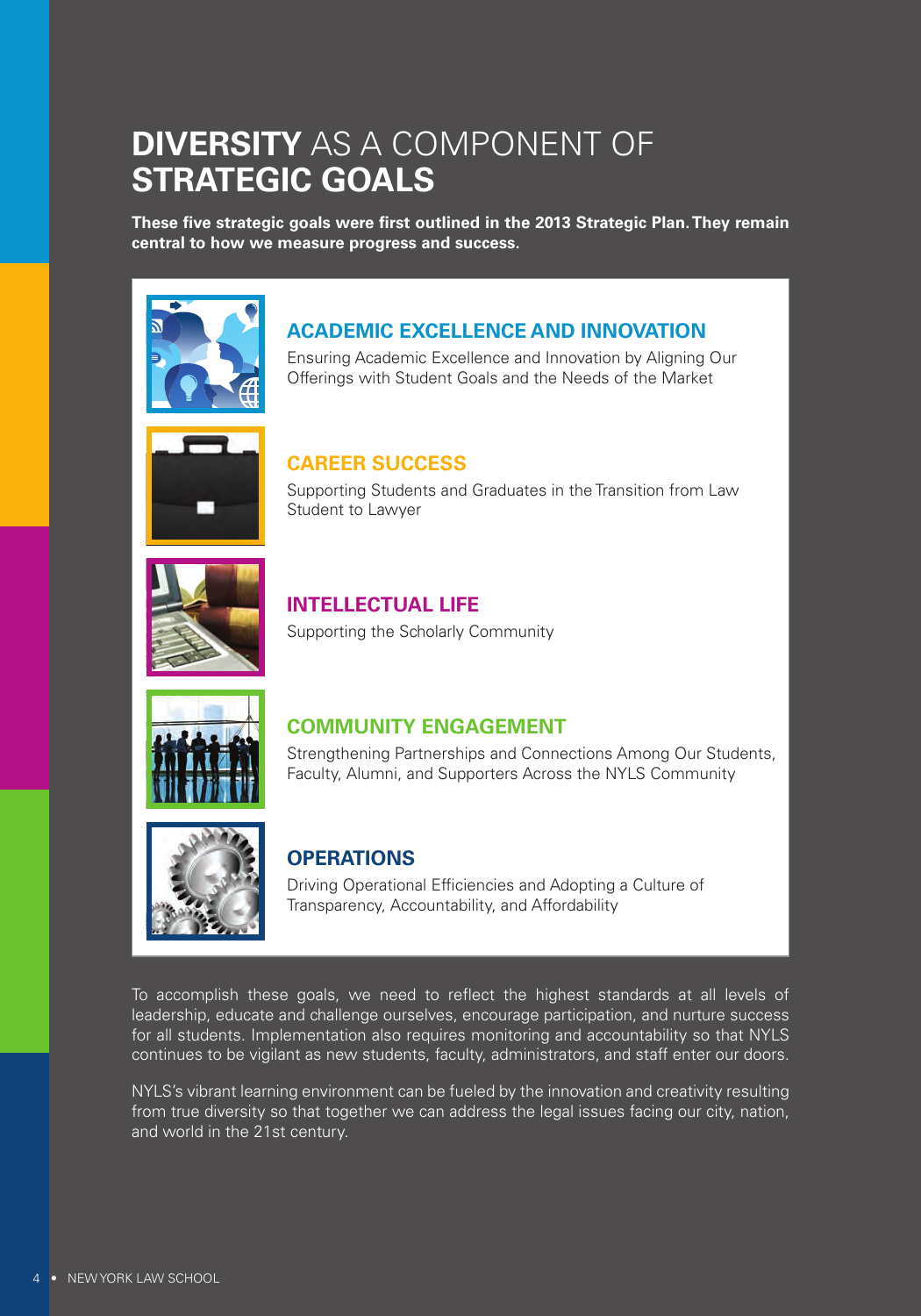Academic excellence and innovation

As stated above, research supports the proposition that we all gain from learning and working in a diverse environment. Skills such as communication, cooperation, collaboration, and innovation are rooted in experiencing different perspectives with an open mind, free from judgmental assumptions. Diversity, therefore, affects New York Law School's ability to achieve academic excellence and innovation.

**Students:** A key component of academic excellence within NYLS is a diverse student body. However, the institutional culture must accommodate the differences that students bring so that those differences are enhanced, not forced into acculturation, which ultimately isolates and defeats diversity. As an institution, we will

- **EXTERGHERIM** Strengthen recruitment efforts to attract students from different racial, ethnic, LGBTQ, and economic backgrounds and value these admissions with scholarships and grants to incentivize and encourage enrollment and retention.
- Examine how students interact with each other, the faculty, and each NYLS department— Admissions and Financial Aid; Accounting; Student Engagement; Academic Planning and Career Development; Clinical and Experiential Learning; and the Registrar—to identify barriers to service, including neutral policies that might have an unintended impact on diverse students, and implement procedures to enable full participation and benefit from NYLS.
- **Illustrate NYLS's commitment to diversity at orientation so that incoming students see** that diversity is valued throughout the institution.
- **Encourage and support the participation of diverse students in career-building** extracurricular activities, such as law review, moot court, and the various centers, and help prepare them for leadership opportunities within NYLS.
- **•** Require training for all students to deal with diversity within legal practice through problem-solving exercises and cultural awareness.
- **Provide opportunities for students to work together to enhance the overall educational** experience at NYLS.

**Faculty:** Who teaches, what is taught, and the focus of scholarship all contribute to an institutional culture that values diversity. To effectively attract, engage, and educate a diverse student body, we will recruit and retain professors who bring their diverse perspectives, experiences, and expertise into the classroom and broaden the intellectual community. Therefore, the recruitment, promotion, and retention of full-time and adjunct faculty who are themselves diverse are essential functions to the success of this Diversity Plan. To attract and retain all levels and types of faculty, we will

- **Develop partnerships with various national and local affinity bar associations and bar** committees to identify and provide resources to potential faculty candidates.
- **I** Identify diverse NYLS alumni who have the potential to rejoin NYLS as faculty.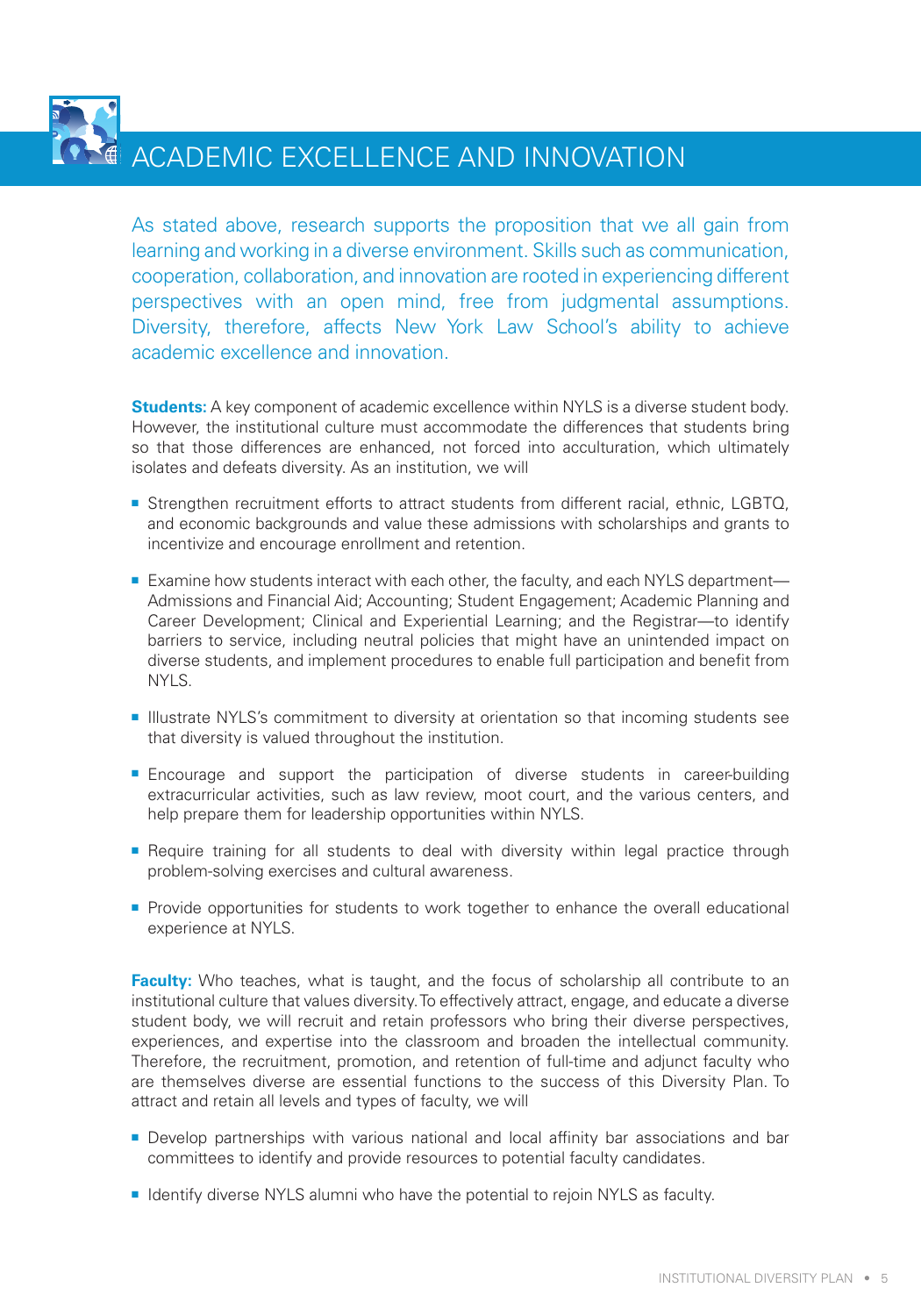ACADEMIC EXCELLENCE AND INNOVATION (continued)

- **F** Affirm NYLS's commitment to fair and transparent hiring practices: public announcements of openings that include a description of qualifications and the hiring process, with broad dissemination to affinity bar associations and committees.
- **Work with the administration and relevant faculty committees to ensure that programs** are in place to recruit and retain diverse faculty.
- **Offer training to all faculty in teaching best practices, engaging diverse students, and** managing diversity discussions in class to further the education of all students.

**Curriculum:** Our pursuit of academic excellence requires development of complex thinking and problem-solving to prepare our graduates to participate as attorneys, government officials, judges, and leaders in a pluralistic society and global economy. Diversity issues should not be isolated in a few boutique seminars. To prepare our graduates to navigate professionally and ethically as lawyers, we will infuse diversity issues throughout the required and recommended curriculum. True diversity will bring different perspectives into the classroom and will deepen student understanding of those perspectives that have traditionally been excluded from legal and policy discussions. By broadening students' access to information and improving students' critical thinking skills, we can educate culturally and socially aware students who will become more effective professionals in our diverse world.

Including diversity issues in our classes requires that faculty and students learn how to engage in these sometimes difficult discussions so that everyone learns from the experience. We will

- **Example Facilitate faculty development so that professors feel competent to moderate class** discussions that might involve responses that adversely affect diverse students.
- **n** Identify and develop innovative best practices for diversity learning opportunities to implement effective teaching techniques, to address implicit bias, and to refine classroom discussions.
- **Host regular discussions open to students, faculty, and staff on diversity issues.**

**Administration and Staff:** To support a diverse student body and faculty, administration and staff, too, should reflect the diversity of New York City. NYLS is committed to a working environment for administrators and staff that promotes professional development and collaboration and recognizes the contributions of a diverse workforce to the overall culture of the School. We will

- **n** Invest in the professional development of NYLS administration and staff with the goal of fostering the growth of their talent and expertise.
- **Affirm NYLS's commitment to fair and transparent hiring practices: internal and public** announcements of openings that include a description of the qualifications and the hiring process, with broad dissemination to diverse audiences.
- **Offer training to administrators and staff to promote engagement with diverse students** and support their membership in the NYLS community.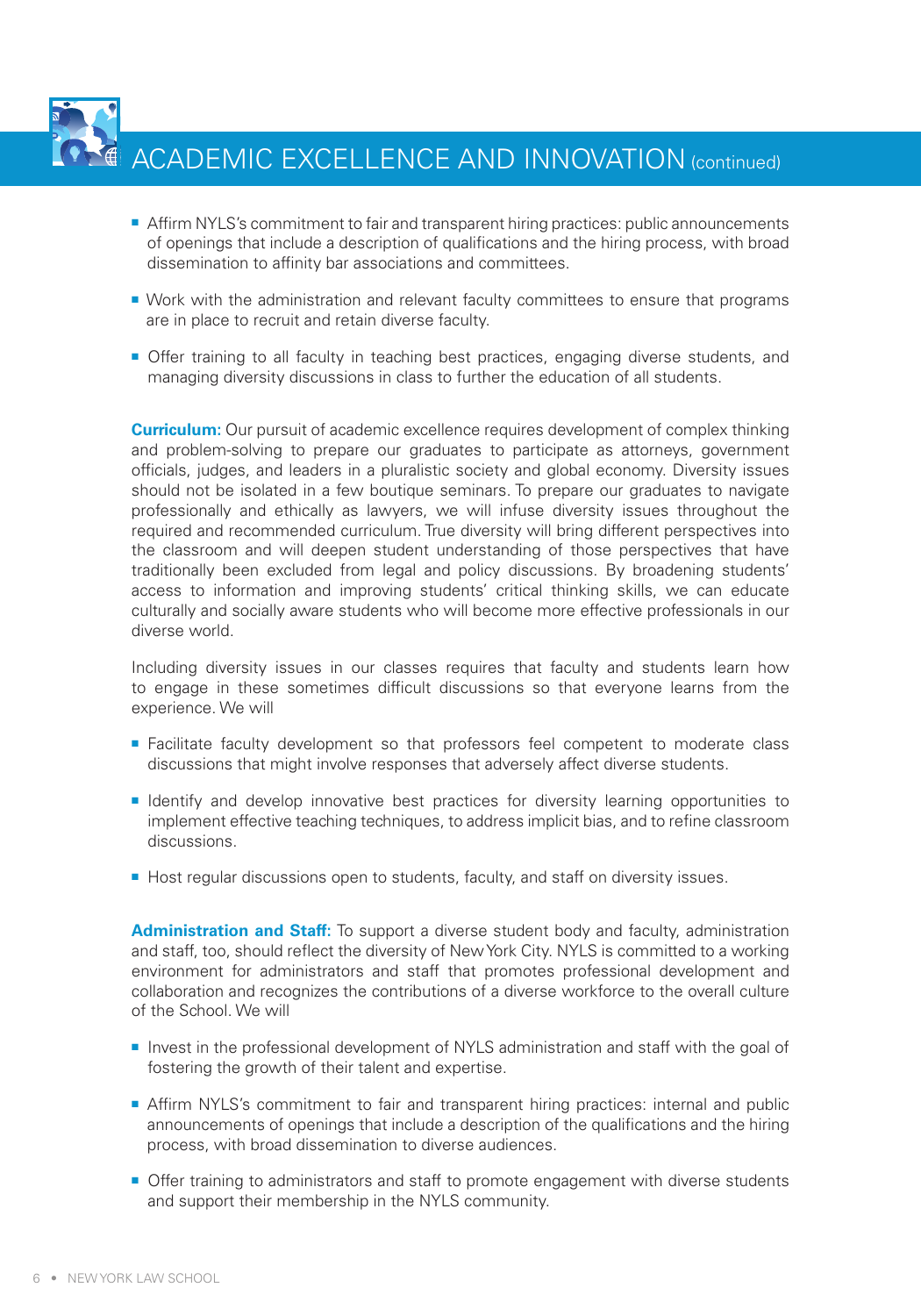### Career Success

We can help diverse students work successfully toward their career goals by recognizing their talents early and connecting them with faculty, mentors, alumni, and opportunities that will nurture those aptitudes. Success means setting high expectations and facilitating leadership development while in law school. To support these efforts, New York Law School will provide guidance and mentorship that is trusted and realistic. We will

- **Promote full engagement in academic studies, law school activities, and leadership** opportunities to each of the student affinity groups and offer individual counseling to assist students in making career decisions.
- **•** Provide appropriate career counseling that helps diverse students understand how to effectively procure internships and legal positions while attending law school.
- **Encourage diverse students to join bar associations and committees to extend their** networks beyond law school and into the professional community.
- **Engage with law firms, businesses, financial institutions, and government offices to** strengthen our partnerships and prepare diverse law school students for professional careers.
- **E** Encourage diverse alumni to return to NYLS to mentor and counsel current students so that they feel guided into the legal profession.
- **Develop a professional network to teach new attorneys who recently passed the bar law** practice realities and skills, such as how to bill, how to manage time, and how to practice.
- **Determine the cause of any bar passage disparities (social, financial, and academic) and** provide assistance to remedy deficiencies.
- **Develop scholarship funding to assist diverse students with bar review and living costs so** that they can devote themselves to their studies full-time.



### Intellectual Life

New York Law School is dedicated to creating a vibrant institutional culture that promotes both our differences and our commonality. The key to the success of all students and faculty at NYLS is a vital intellectual life that inspires learning, innovation, and respect for human dignity. We will

- **Encourage scholarship that examines diversity issues and how to use law to end** discrimination and exclusion.
- **E** Support programming for faculty and students on diversity issues throughout the academic year.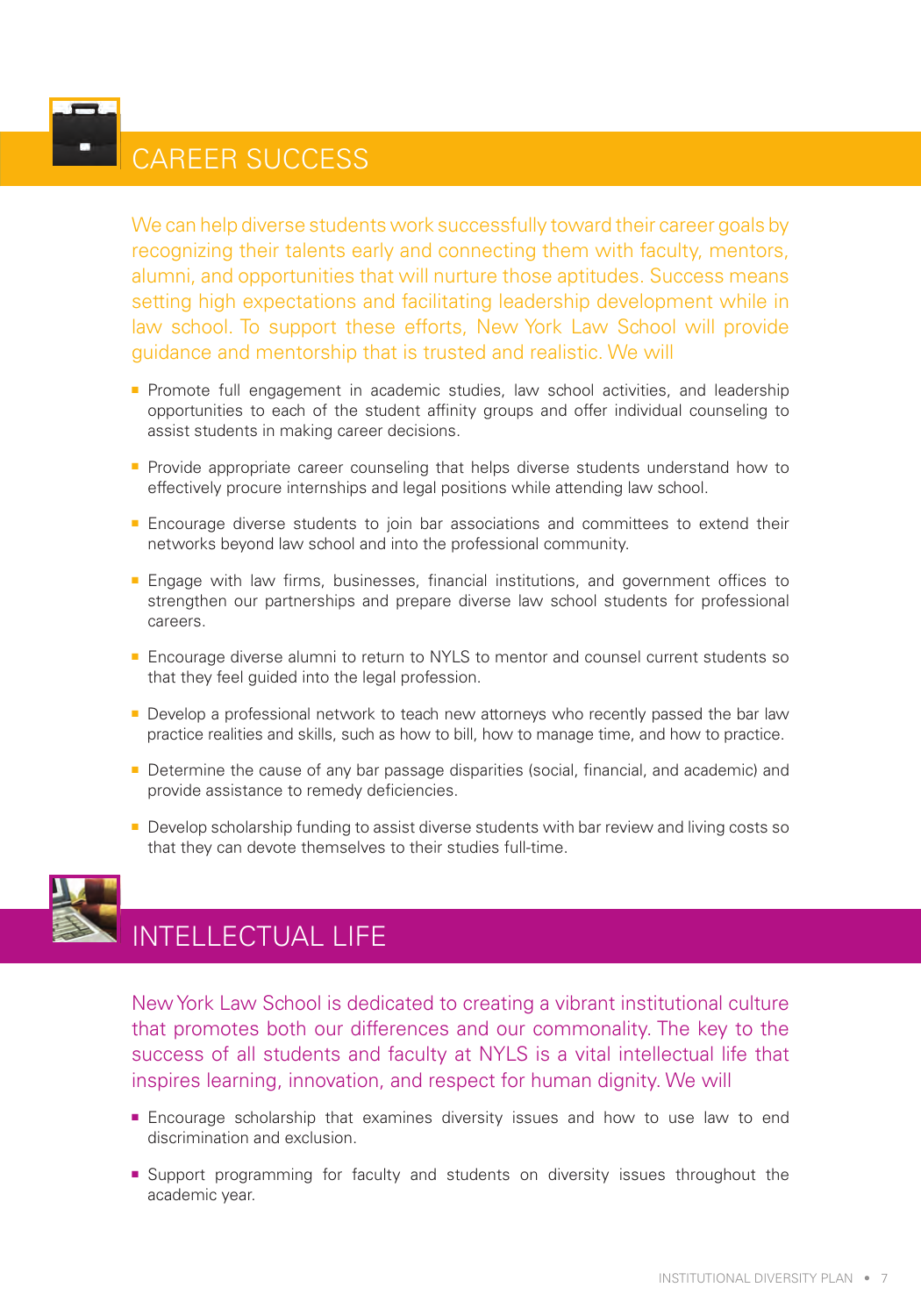

- **E** Celebrate achievements by diverse faculty and students internally and externally.
- **Host an annual diversity event at NYLS to bring together thought leaders to discuss** current topics in diversity as well as best practices for addressing ongoing issues in achieving diversity and inclusion.



### Community Engagement

As New York's law school, it is imperative that we engage with and support underresourced neighbors and communities, framing these experiences for our students and potential employers so that public service is seen as a truly valued component of professional responsibility. These resources can be offered through the Impact Center for Public Interest Law as well as through the Office of Clinical and Experiential Learning and the Office of Diversity and Inclusion. We will

- **-** Develop programs for local nonprofit organizations serving diverse constituencies on management, fundraising, tax-exemption limitations, and employment law to assist them in meeting their organizational goals.
- **Develop initiatives to promote emerging businesses in underresourced communities.**
- **E** Support community organizations' initiatives and advocacy, as they pertain to advancing diversity and inclusion.



### **OPERATIONS**

As part of our efforts to attract diverse applicants, specifically applicants from all economic backgrounds, we need to increase affordability for our students. We will

- **Establish more scholarships to increase the amount of financial aid available for diverse** students.
- **Enhance financial aid counseling and support to further meet the needs of diverse** students.
- **Emphasize the availability of scholarships as part of recruitment efforts geared to diverse** students.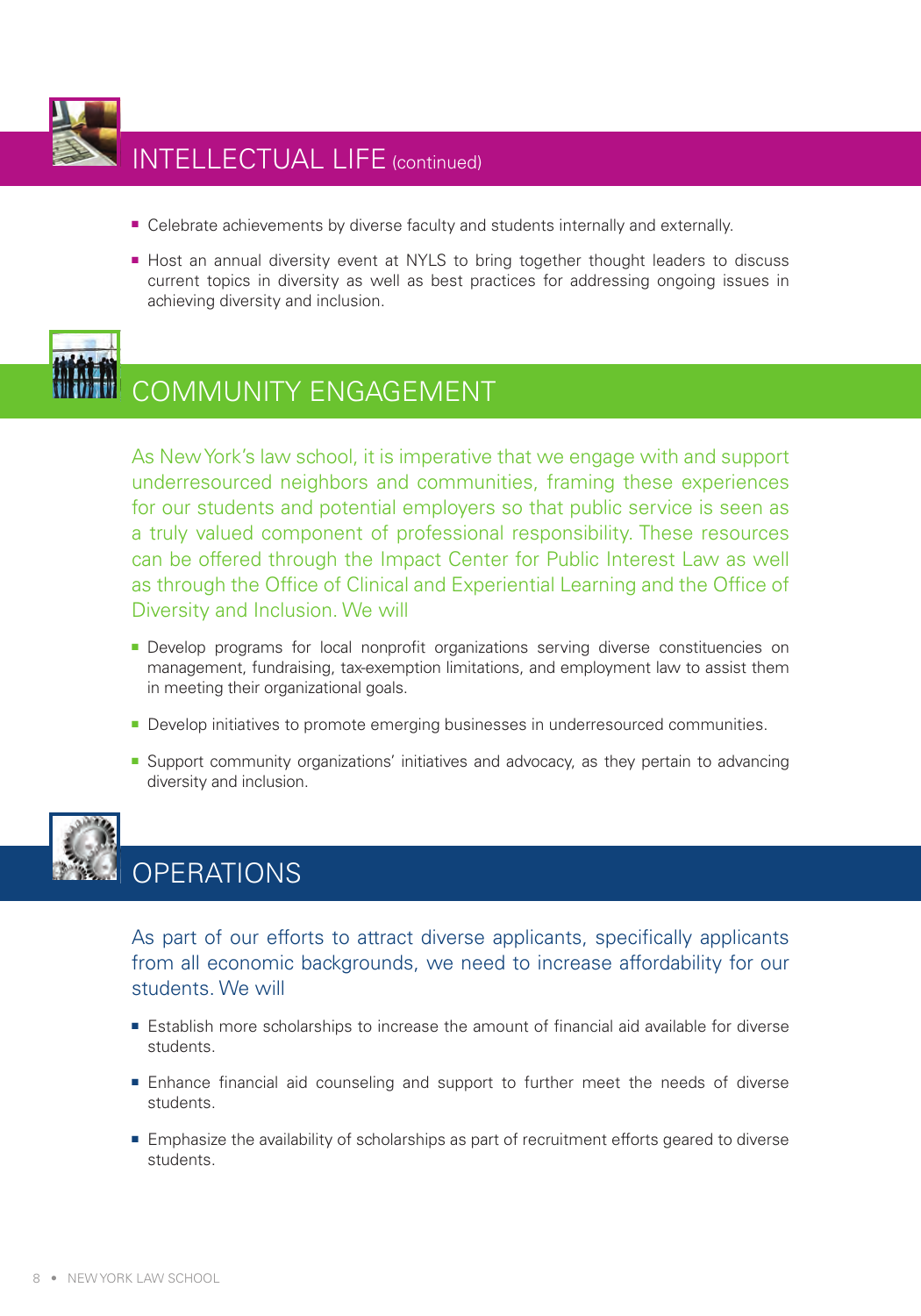### **Conclusion**

Through this Diversity Plan, New York Law School affirms its commitment to promoting an institutional culture that is welcoming and supports the professional development of all students, faculty, administration, staff, and alumni. Our goals, as outlined by the 2013 Strategic Plan and echoed in updates to that plan, require a commitment to respecting the potential of every person within this community and promoting engagement and success based on both our differences and commonalities. By doing so, we will manifest our vision as New York's law school.

### **Office of Diversity and Inclusion**

#### **Ella Mae Estrada**

Associate Dean of Enrollment Management, Financial Aid, and Diversity Initiatives ellamae.estrada@nyls.edu • 212.431.2888

#### **Shani Darby**

Senior Director of Student Life Deputy Diversity Officer shani.darby@nyls.edu • 212.431.2896

### **Aisha L. Joseph**

Director of Academic and Career Advising Deputy Title IX Coordinator Deputy Diversity Officer aisha.joseph@nyls.edu • 212.431.2345

#### **Kitty A. Montanez**

Associate Director of Human Resources Deputy Diversity Officer kitty.montanez@nyls.edu • 212.431.2133